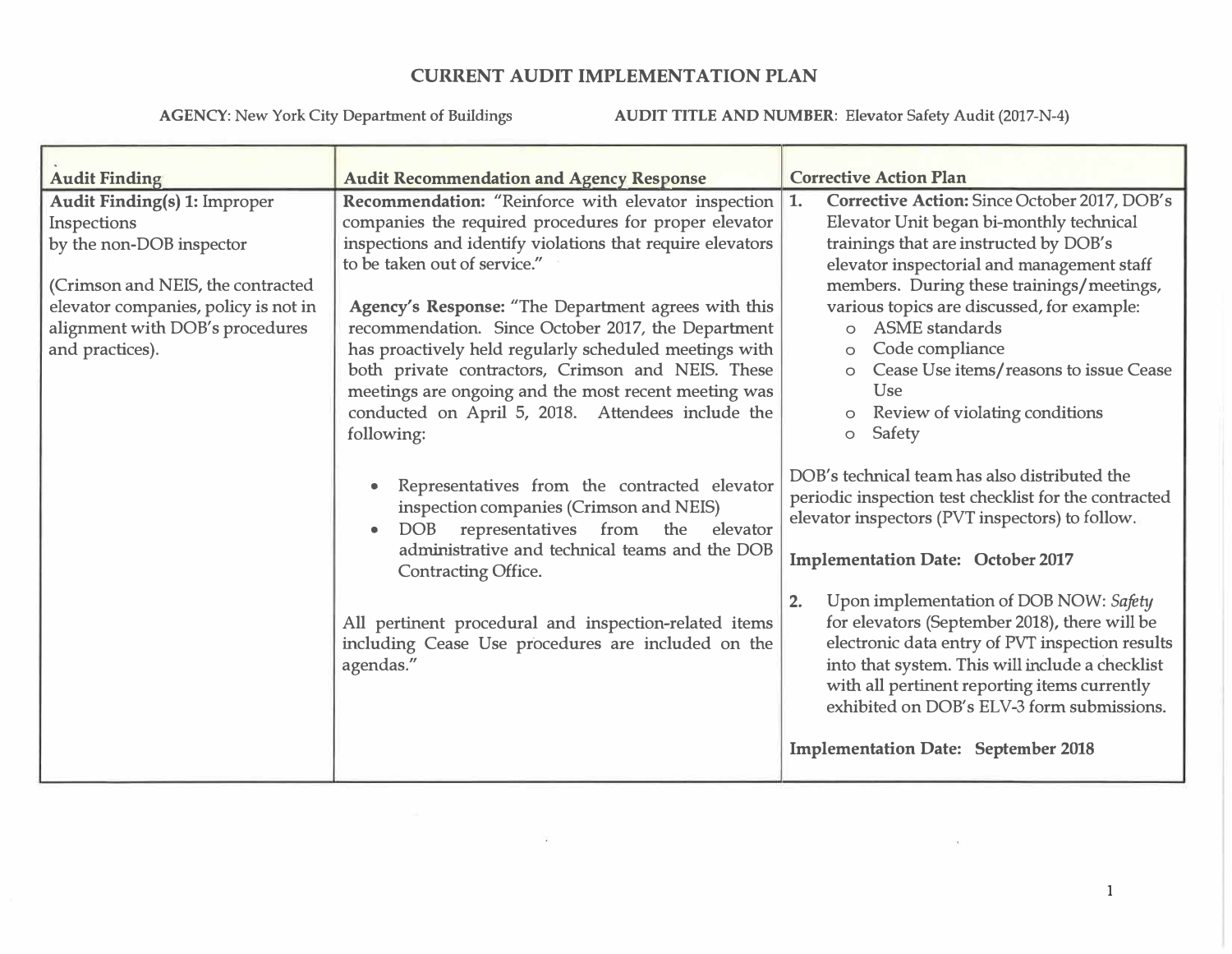| <b>Audit Finding</b>                 | <b>Audit Recommendation and Agency Response</b>                                                   | <b>Corrective Action Plan</b>                     |  |  |
|--------------------------------------|---------------------------------------------------------------------------------------------------|---------------------------------------------------|--|--|
| <b>Audit Finding 2: Improper</b>     | Recommendation: "Require that non-DOB inspectors                                                  | 2. Corrective Action: DOB has emphasized that     |  |  |
| Inspections                          | comply with all DOB procedures when performing                                                    | proper inspections require having all of the      |  |  |
| by the non-DOB inspector.            | elevator inspections, including having the necessary                                              | necessary tools readily available when performing |  |  |
|                                      | tools to thoroughly inspect the elevators."<br>an inspection. Both contracted elevator inspection |                                                   |  |  |
| DOB's contracts with Crimson and     |                                                                                                   | companies, (Crimson and NEIS) have                |  |  |
| NEIS require compliance with         | Agency's Response: "The Department agrees with this                                               | acknowledged their commitment to doing so.        |  |  |
| ASME standards.                      | recommendation. During meetings with the contracted                                               |                                                   |  |  |
|                                      | elevator inspection companies, the Department has                                                 | Additionally, DOB currently performs quality      |  |  |
| (Since DOB delegated its inspection  | emphasized the importance of having all necessary tools                                           | assurance inspections on inspections performed by |  |  |
| responsibilities to Crimson and      | and equipment on site and readily available prior to                                              | contracted inspection companies. Results of these |  |  |
| NEIS, it must ensure that their      | performing any inspections. Those requirements have                                               | inspections are communicated during bi-monthly    |  |  |
| inspectors have the necessary skills | been documented, and the contracted elevator                                                      | meetings.                                         |  |  |
| perform<br>the<br>and<br>required    | inspection companies have confirmed that they will                                                |                                                   |  |  |
| procedures).                         | comply with all such requirements and ensure that all                                             | <b>Implementation Date: April 2018</b>            |  |  |
|                                      | such tools and equipment are provided to their                                                    |                                                   |  |  |
|                                      | inspectors."                                                                                      |                                                   |  |  |
|                                      |                                                                                                   |                                                   |  |  |
|                                      |                                                                                                   |                                                   |  |  |
|                                      |                                                                                                   |                                                   |  |  |
|                                      |                                                                                                   |                                                   |  |  |
|                                      |                                                                                                   |                                                   |  |  |
|                                      |                                                                                                   |                                                   |  |  |
|                                      |                                                                                                   |                                                   |  |  |
|                                      |                                                                                                   |                                                   |  |  |
|                                      |                                                                                                   |                                                   |  |  |
|                                      |                                                                                                   |                                                   |  |  |
|                                      |                                                                                                   |                                                   |  |  |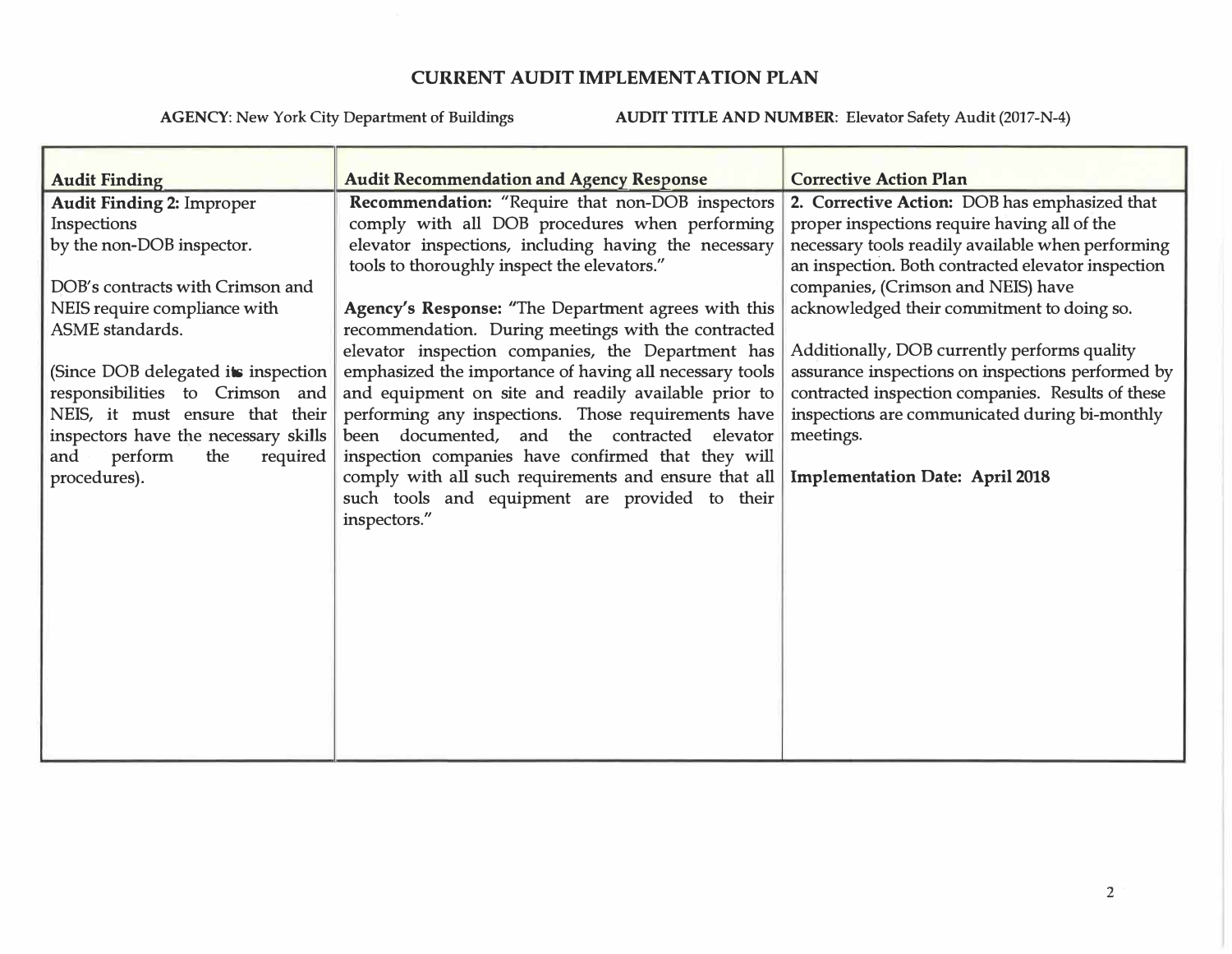| <b>Audit Finding</b>                  | <b>Audit Recommendation and Agency Response</b>             | <b>Corrective Action Plan</b>                                                                                                                                                                               |
|---------------------------------------|-------------------------------------------------------------|-------------------------------------------------------------------------------------------------------------------------------------------------------------------------------------------------------------|
| <b>Audit Finding 3: Improper</b>      | <b>Recommendation:</b> "Re-inspect the elevators previously | 3. Corrective Action: The Department has already                                                                                                                                                            |
| Inspections                           | inspected by ineffective non-DOB inspectors."               | begun re-inspection of the devices previously                                                                                                                                                               |
| by the non-DOB inspector.             |                                                             | inspected by "ineffective non-DOB inspectors."                                                                                                                                                              |
|                                       | Agency's Response: "The Department agrees with this         |                                                                                                                                                                                                             |
| (DOB officials told us they revisited | recommendation. In order to ensure public safety the        | As of August 1, DOB has performed 267 re-                                                                                                                                                                   |
| some Crimson and NEIS inspections     | Department will perform an assessment of elevators          | inspections of devices previously inspected by                                                                                                                                                              |
| but have no plans to re-inspect the   | previously inspected by "ineffective" non-DOB               | "ineffective non-DOB inspectors."                                                                                                                                                                           |
| elevators that were inspected by the  | inspectors. Based on the Department's assessment, we        |                                                                                                                                                                                                             |
| two terminated non-DOB                | may perform complete physical re-inspections."              | <b>Implementation Date: June 2018</b>                                                                                                                                                                       |
| inspectors).                          |                                                             | (DOB has targeted December 2018 to complete<br>verification that all devices determined to have<br>been inspected by "ineffective non-DOB<br>inspectors" have subsequently received another<br>inspection). |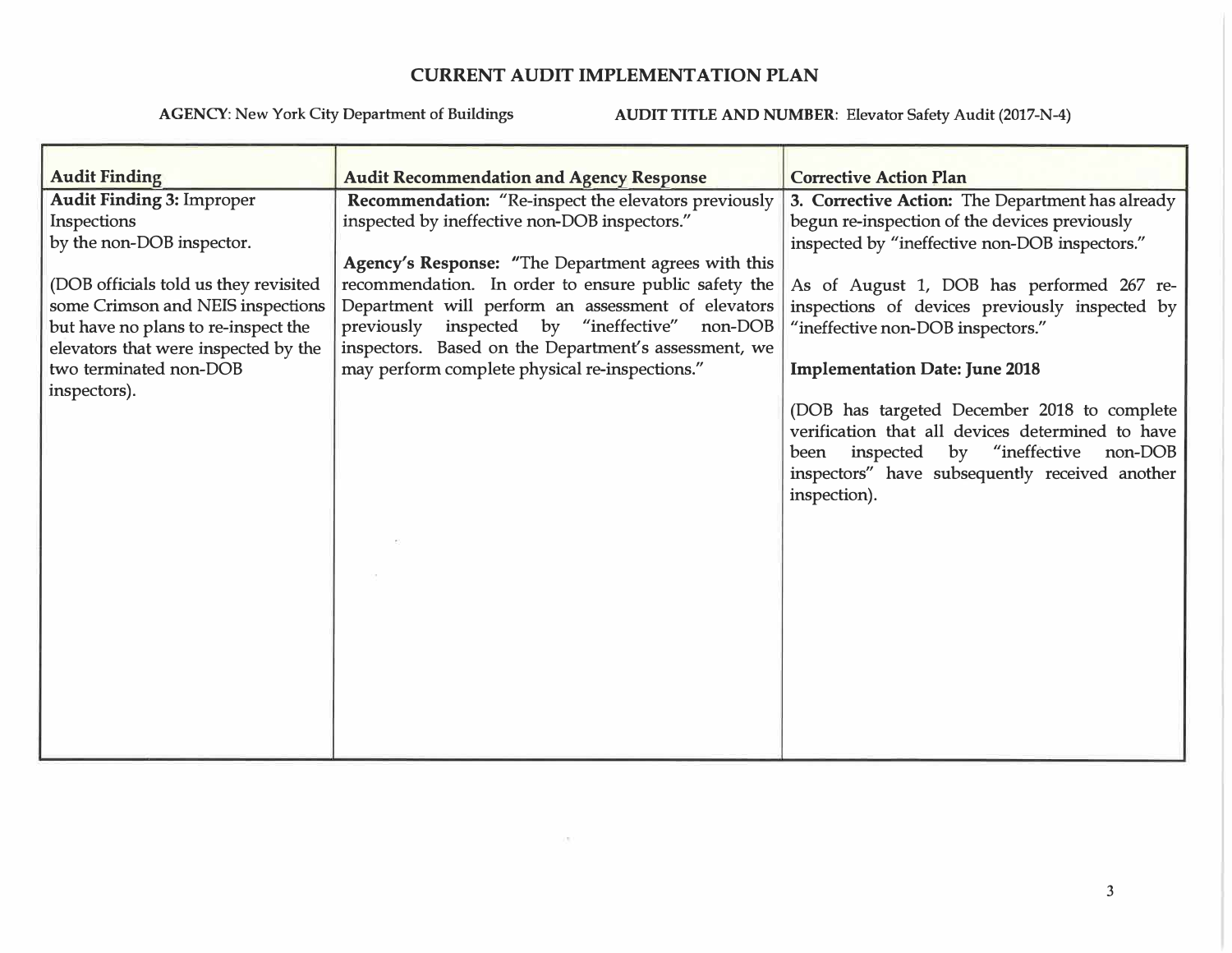| <b>Audit Finding</b>                                                                                                                                                                                                                                   | <b>Audit Recommendation and Agency Response</b>                                                                                                                                                                                                                                                                                                                                                                                                                                                                                                                                                                                                                                                                                                                                         | <b>Corrective Action Plan</b>                                                                                                                                                                                                                                      |
|--------------------------------------------------------------------------------------------------------------------------------------------------------------------------------------------------------------------------------------------------------|-----------------------------------------------------------------------------------------------------------------------------------------------------------------------------------------------------------------------------------------------------------------------------------------------------------------------------------------------------------------------------------------------------------------------------------------------------------------------------------------------------------------------------------------------------------------------------------------------------------------------------------------------------------------------------------------------------------------------------------------------------------------------------------------|--------------------------------------------------------------------------------------------------------------------------------------------------------------------------------------------------------------------------------------------------------------------|
| <b>Audit Finding 4: Discontinuation of</b>                                                                                                                                                                                                             | Recommendation: "Revisit the practice of discontinuing                                                                                                                                                                                                                                                                                                                                                                                                                                                                                                                                                                                                                                                                                                                                  | 4. Corrective Action: Please refer to the Agency's                                                                                                                                                                                                                 |
| elevator inspections at sites when an                                                                                                                                                                                                                  | elevator inspections at a site when an elevator is taken                                                                                                                                                                                                                                                                                                                                                                                                                                                                                                                                                                                                                                                                                                                                | response to recommendation #4.                                                                                                                                                                                                                                     |
| elevator is taken out of service."                                                                                                                                                                                                                     | out of service."                                                                                                                                                                                                                                                                                                                                                                                                                                                                                                                                                                                                                                                                                                                                                                        |                                                                                                                                                                                                                                                                    |
| (According to DOB officials once an<br>elevator is taken out of service,<br>further inspections of any other<br>elevators in the building are<br>discontinued, allowing the<br>remaining elevators to be used by<br>tenants, employees, and visitors). | Agency's Response: The Department agrees with this<br>recommendation, and has already discontinued this<br>All DOB inspectors and the contracted<br>practice.<br>inspectors received very clear instructions to continue all<br>elevator inspections at a site regardless of whether there<br>is a Cease Use car or not. In January 2018, prior to the<br>release of the audit draft report, DOB informed the<br>contractors of the following:                                                                                                                                                                                                                                                                                                                                          | <b>Implementation Date: January 2018</b><br>Additionally, an improved process will be<br>established under DOB NOW: Safety, informing<br>contracted elevator inspectors of exactly how to<br>communicate Ceased Use.<br><b>Implementation Date: September 2018</b> |
|                                                                                                                                                                                                                                                        | Cease Use Policy (effective as of Thursday, January 25,<br>2018)<br>DOB's Elevator Division must be notified<br>$\bullet$<br>immediately (by inspector) of all inspections<br>resulting in a Cease Use order for single and<br>multiple elevator buildings.<br>In single elevator buildings, the Department will<br>continue to request that the building<br>superintendent notify the elevator company of<br>Cease Use orders.<br>In the case of multiple elevator buildings, when a<br>$\bullet$<br>Cease Use order is issued for one elevator, DOB's<br>Elevator Division must be notified immediately<br>Inspectors will continue<br>(by inspector).<br>inspections in that building. DOB's Elevator<br>Division must be notified immediately of any<br>subsequent Cease Use order. |                                                                                                                                                                                                                                                                    |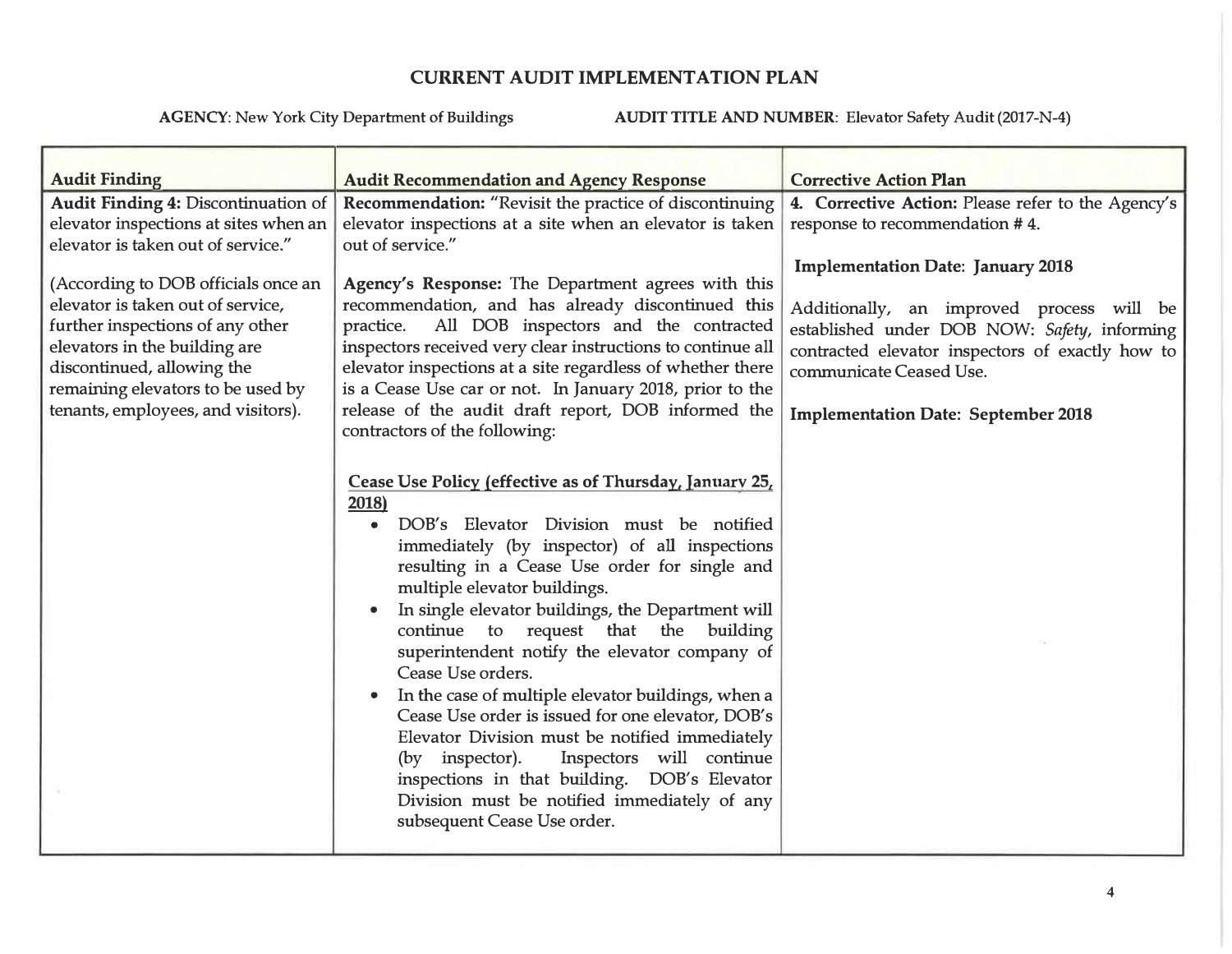| <b>Audit Finding</b><br>Audit Finding 4 (Cont'd): | <b>Audit Recommendation and Agency Response</b><br>• Complete all inspections in multiple elevator<br>buildings regardless of how many devices<br>received Cease Use orders.<br>Subsequently, the Department witnessed an uptick in<br>Cease Use inspections and reporting. | <b>Corrective Action Plan</b> |
|---------------------------------------------------|-----------------------------------------------------------------------------------------------------------------------------------------------------------------------------------------------------------------------------------------------------------------------------|-------------------------------|
|                                                   |                                                                                                                                                                                                                                                                             |                               |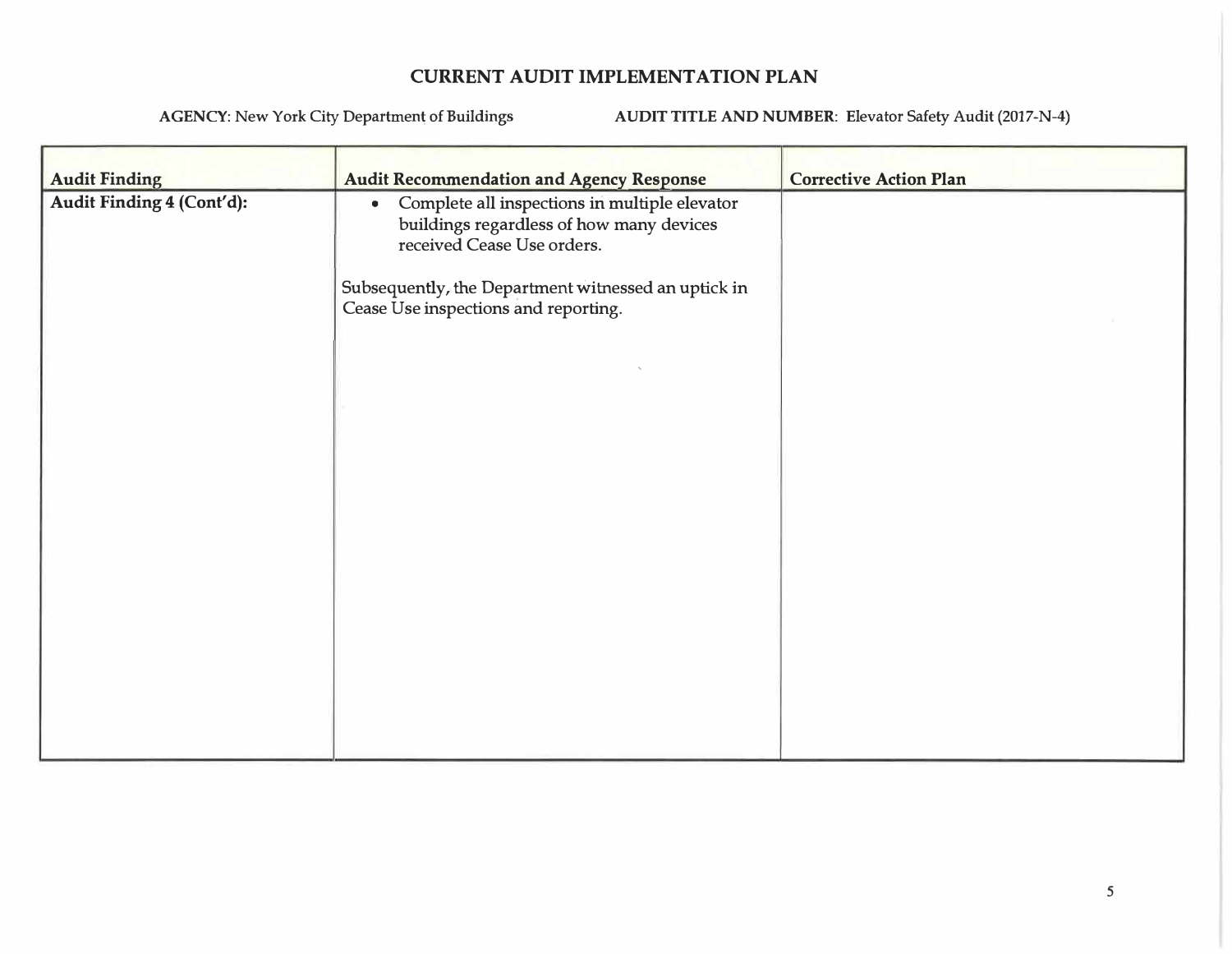$\mathcal{L}_{\rm{c}}$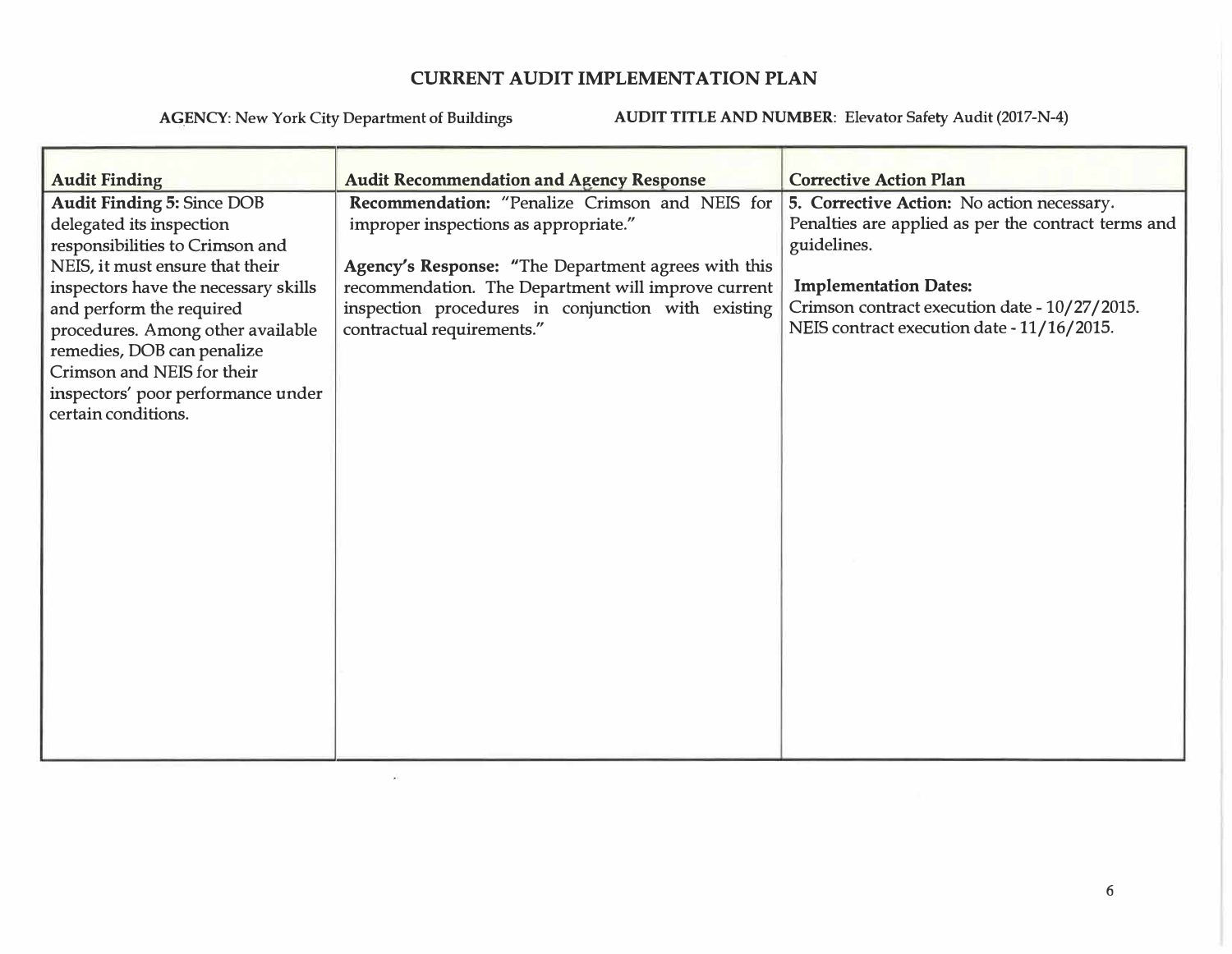**AGENCY:** New York City Department of Buildings **AUDIT TITLE AND NUMBER:** Elevator Safety Audit (2017-N-4)

| <b>Audit Finding</b><br><b>Audit Finding 6: Missing</b><br><b>Inspections and Tests</b><br>(The audit found that a significant<br>number of elevators were not<br>inspected and a number of elevator<br>tests may not have been performed.<br>Records of these tests were not<br>available from DOB). | <b>Audit Recommendation and Agency Response</b><br>Recommendation: "Ensure that DOB communicates<br>upcoming inspections with building owners. Establish<br>specific deadlines by which building owners should<br>respond to no-access inspection attempts."<br>Agency's Response: "The Department agrees with this<br>recommendation. Please note that if an inspector cannot<br>gain access to a property on the first inspection attempt,<br>the Department makes a follow up attempt. If the<br>inspector cannot gain access during the follow up<br>attempt, the inspector posts a Notice to Call for<br>Inspection (LS-4) form at the property, which prompts<br>the owner to call and schedule an appointment for<br>inspection. Upon receiving an LS-4 form, property<br>owners are responsible for calling the Department to<br>schedule an inspection. In addition, the Department is<br>currently developing standard operating procedures for<br>handling no access inspections, which will include<br>deadlines by which building owners should call for an<br>appointment." | <b>Corrective Action Plan</b><br>6. Corrective Action: The Department is currently<br>developing standard operating procedures for<br>handling no access inspections. After further<br>review, DOB will not be including deadlines for<br>building owners to call for an appointment as part<br>of those procedures as such deadlines would not<br>be legally enforceable. |  |
|-------------------------------------------------------------------------------------------------------------------------------------------------------------------------------------------------------------------------------------------------------------------------------------------------------|-------------------------------------------------------------------------------------------------------------------------------------------------------------------------------------------------------------------------------------------------------------------------------------------------------------------------------------------------------------------------------------------------------------------------------------------------------------------------------------------------------------------------------------------------------------------------------------------------------------------------------------------------------------------------------------------------------------------------------------------------------------------------------------------------------------------------------------------------------------------------------------------------------------------------------------------------------------------------------------------------------------------------------------------------------------------------------------------|----------------------------------------------------------------------------------------------------------------------------------------------------------------------------------------------------------------------------------------------------------------------------------------------------------------------------------------------------------------------------|--|
|                                                                                                                                                                                                                                                                                                       |                                                                                                                                                                                                                                                                                                                                                                                                                                                                                                                                                                                                                                                                                                                                                                                                                                                                                                                                                                                                                                                                                           |                                                                                                                                                                                                                                                                                                                                                                            |  |

 $\mathcal{M}$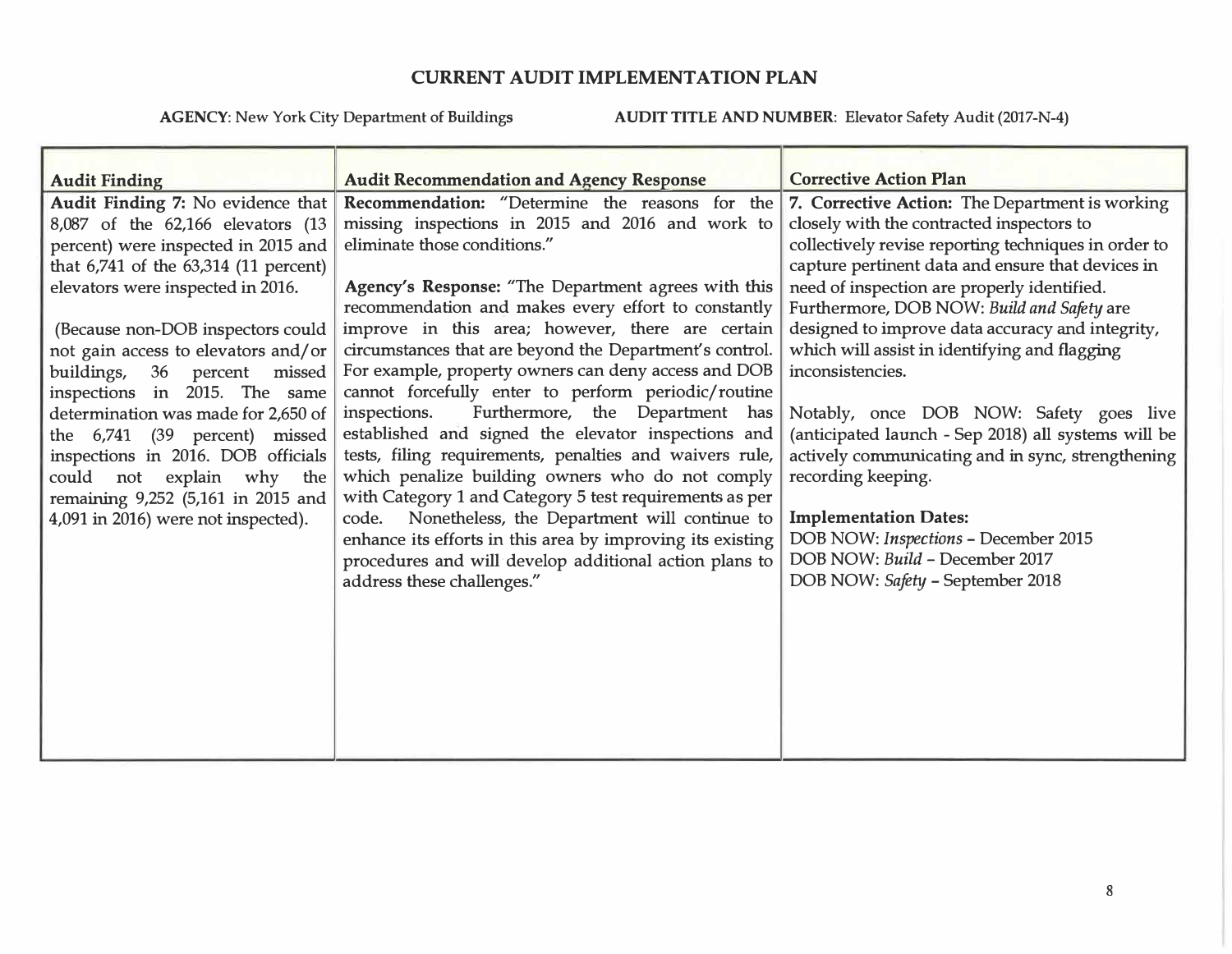| <b>Audit Finding</b>                  | <b>Audit Recommendation and Agency Response</b>                                    |                       |                  | <b>Corrective Action Plan</b> |                                           |
|---------------------------------------|------------------------------------------------------------------------------------|-----------------------|------------------|-------------------------------|-------------------------------------------|
| Audit Finding 8: In an effort to      | Recommendation: "Take additional actions, such as                                  |                       |                  |                               | 8. Corrective Action: No action necessary |
| compel compliance, DOB issued         | monetary penalties, against building owners when                                   |                       |                  |                               |                                           |
| violation notices to building owners  | elevator tests are not performed"                                                  |                       |                  |                               | Implemented: N/A                          |
| for the majority of the missing       |                                                                                    |                       |                  |                               |                                           |
| Category 1 tests that were not        | Agency's Response: "The Department disagrees with                                  |                       |                  |                               |                                           |
| performed. DOB officials advised      | this recommendation.                                                               | As a pre-requisite to |                  |                               |                                           |
| that violations remain on the         | implementing this recommendation, the City Council                                 |                       |                  |                               |                                           |
| buildings and owners must have the    | would need to enact new laws. Any additional action,                               |                       |                  |                               |                                           |
| required tests performed prior to     | such as imposing penalties beyond those currently                                  |                       |                  |                               |                                           |
| refinancing or selling the buildings. | allowed, would require legislative change. Notably,                                |                       |                  |                               |                                           |
|                                       | DOB currently imposes penalties across all applicable                              |                       |                  |                               |                                           |
| (DOB should consider taking a more    | devices in relation to Category 1 and Category 5 tests                             |                       |                  |                               |                                           |
| aggressive action in order to ensure  | and filings. This also includes significant late fees for                          |                       |                  |                               |                                           |
| that Category 1 and Category 5 tests  | untimeliness (see chart below). In addition, DOB's                                 |                       |                  |                               |                                           |
| are performed).                       | technical inspectors also issue ECB violations for non-                            |                       |                  |                               |                                           |
|                                       | compliance."                                                                       |                       |                  |                               |                                           |
|                                       |                                                                                    |                       |                  |                               |                                           |
|                                       | Residential (J)<br>Non-Residential (A)<br><b>Initial Inspection Report (ELV3)</b>  |                       |                  |                               |                                           |
|                                       |                                                                                    | CAT 1, 3, and 5       | CAT1             | CAT 3 and 5                   |                                           |
|                                       | Late filing fee per month per device                                               | \$50                  | \$150            | \$250                         |                                           |
|                                       | Max late filing fee per year per device                                            | \$600                 | \$1,800          | \$3,000                       |                                           |
|                                       |                                                                                    |                       |                  |                               |                                           |
|                                       | Failure to file fee per year per device                                            | \$1,000               | \$3,000          | \$5,000                       |                                           |
|                                       |                                                                                    |                       |                  |                               |                                           |
|                                       |                                                                                    |                       |                  |                               |                                           |
|                                       | Non-Residential (A)<br>Residential (J)<br><b>Affirmation of Correction (ELV29)</b> |                       |                  |                               |                                           |
|                                       |                                                                                    | CAT <sub>1</sub>      | CAT <sub>1</sub> | CAT 3 and 5                   |                                           |
|                                       | Late filing fee per month per device                                               | \$50                  | \$150            | N/A                           |                                           |
|                                       | Max late filing fee per year per device                                            | \$600                 | \$1,800          | N/A                           |                                           |
|                                       |                                                                                    |                       |                  |                               |                                           |
|                                       | Failure to file fee per year per device                                            | \$1,000               | \$3,000          | N/A                           | 9                                         |